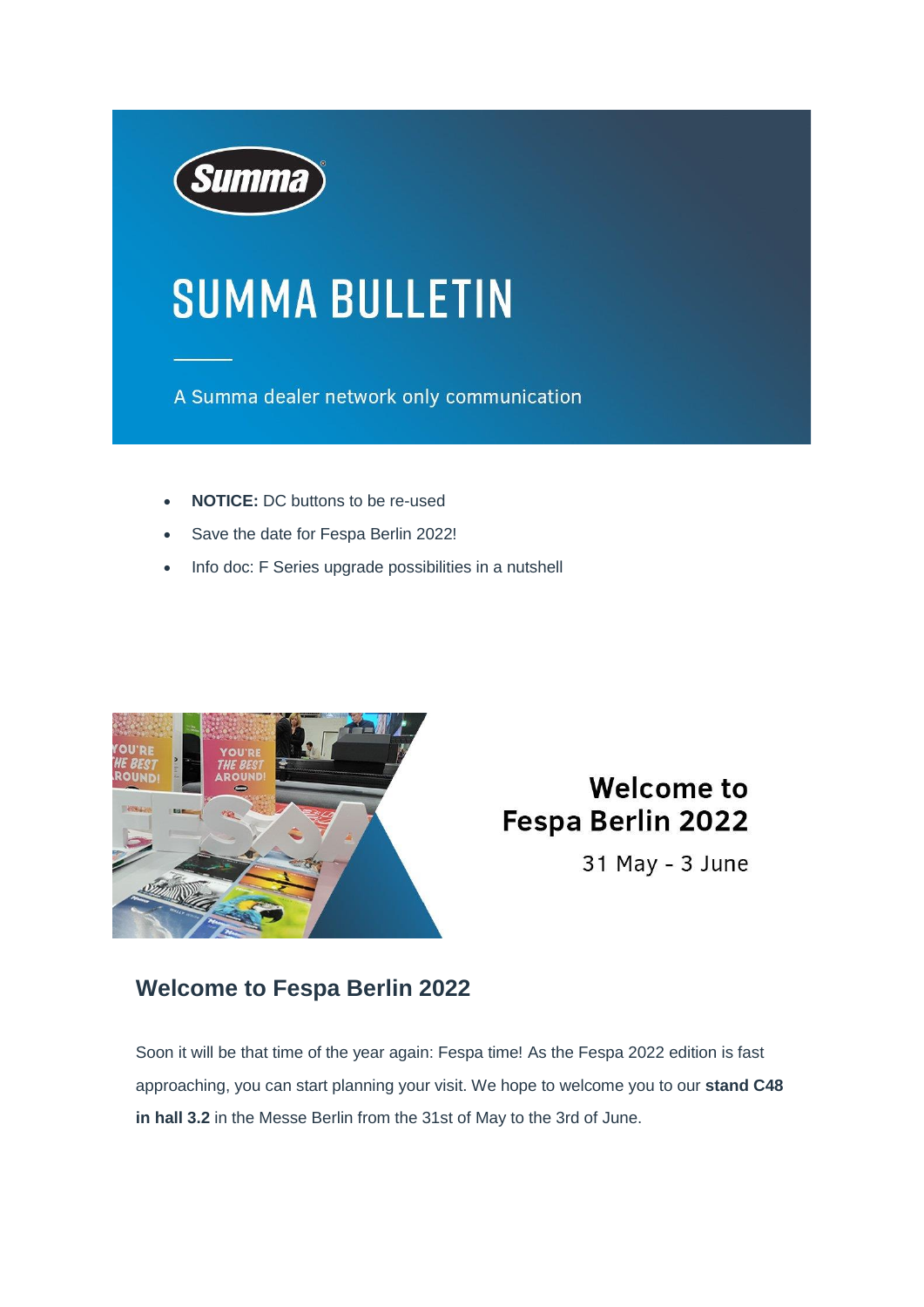You can register your visit via the link below to obtain a free entrance ticket. Moreover, you are kindly invited to a breakfast meeting on **Tuesday, May 31, from 7:45h to 9:15h** in Hotel Scandic Berlin Kurfürstendamm. Save the date! More information to follow soon.

[Register to Fespa Berlin 2022](https://c-v4204.na1.hubspotlinks.com/Ctc/W2+113/c-v4204/MW9r5NQgj09N8M_CrySQQpGW4bWRWk4JCX_FN20xtwL3lScZV1-WJV7CgK8cW6mknWv2KHbBJVPPrHZ7kTFttW94drBr59wnQxW50nZ5K67-VHFVF8T7x5_kRrTW5qddCB54yw31W3_P6TX5yQ9q0V485Rl2y6H3XW7b7b3099jtlKW50X08q3HKpGpW5p9L4x3prwt3W218YHF30cWMvW7XC1j15LdQKfW39bRCP1s_xlYW3v--GJ6X1Fx5W5wsqxP4Z_WRtN4cS3cWtw5dzN9cCD-hg7HT1Mcp03q97cd9W3kL9Bw2_RzszW2NSd5q7cDf1NW2s-CLK1SN8DyVWt6Vv2wczTbW65Hccs3Qf8hzW3yhd-S2_FyNlW2tLfSD2YFw5FW9f0Bpp8S0GghW1xwKVv1VJlJjW8CvM9h2hk7jjW1rm78C2fV4323mck1)



## **Summa DC Series Notice**

Re-use of iButtons

#### **Re-use of used iButtons in Summa DC ribbons**

Due to a shortage of iButtons, Summa will temporary enable the re-use of used (depleted) iButtons. To accomplish this a firmware change of the DC printer/cutter is necessary. Customers can update their DC printer/cutter firmware [via the instructions in](https://c-v4204.na1.hubspotlinks.com/Ctc/W2+113/c-v4204/MW9r5NQgj09N8M_CrySQQpGW4bWRWk4JCX_FN20xtwL3lScZV1-WJV7CgD4KW9lpgH_5NBX33W7PS-VK990x5mN1s6n0yL9_fpW7c9Q7L2_RP2sW6ysWYv3hNY2qVQ0n8F3R-ZY7W1KGDLJ9kC1h9W6zMtCP5xdkYfW4x_tG714ynT8W32W77k1fWw6pW9gzpCZ1wvsjfW5PY5cF7TqpypW3DdnsP2wtTJBW4FJDCC3XWkxmN6CFq4pSqLM7W7qrcpG2HXPbvW2d7krP6JRMgmW7ZbNCq1v_WN1N84zJwpDP0H0W5ZJdV16XwPr1W7B8P2S4TxKv_N668WBXCX3KHW71SSlL3B6JP4W6pStLb8BMK_TVg4K8T3K6VR3V2jTjK1P38r0W5B1c7l1DHQCnW5N-_p15b8P2pW4cL1-L8RRPcPN24L3fZ4dV343q1P1)  [this service aid.](https://c-v4204.na1.hubspotlinks.com/Ctc/W2+113/c-v4204/MW9r5NQgj09N8M_CrySQQpGW4bWRWk4JCX_FN20xtwL3lScZV1-WJV7CgD4KW9lpgH_5NBX33W7PS-VK990x5mN1s6n0yL9_fpW7c9Q7L2_RP2sW6ysWYv3hNY2qVQ0n8F3R-ZY7W1KGDLJ9kC1h9W6zMtCP5xdkYfW4x_tG714ynT8W32W77k1fWw6pW9gzpCZ1wvsjfW5PY5cF7TqpypW3DdnsP2wtTJBW4FJDCC3XWkxmN6CFq4pSqLM7W7qrcpG2HXPbvW2d7krP6JRMgmW7ZbNCq1v_WN1N84zJwpDP0H0W5ZJdV16XwPr1W7B8P2S4TxKv_N668WBXCX3KHW71SSlL3B6JP4W6pStLb8BMK_TVg4K8T3K6VR3V2jTjK1P38r0W5B1c7l1DHQCnW5N-_p15b8P2pW4cL1-L8RRPcPN24L3fZ4dV343q1P1)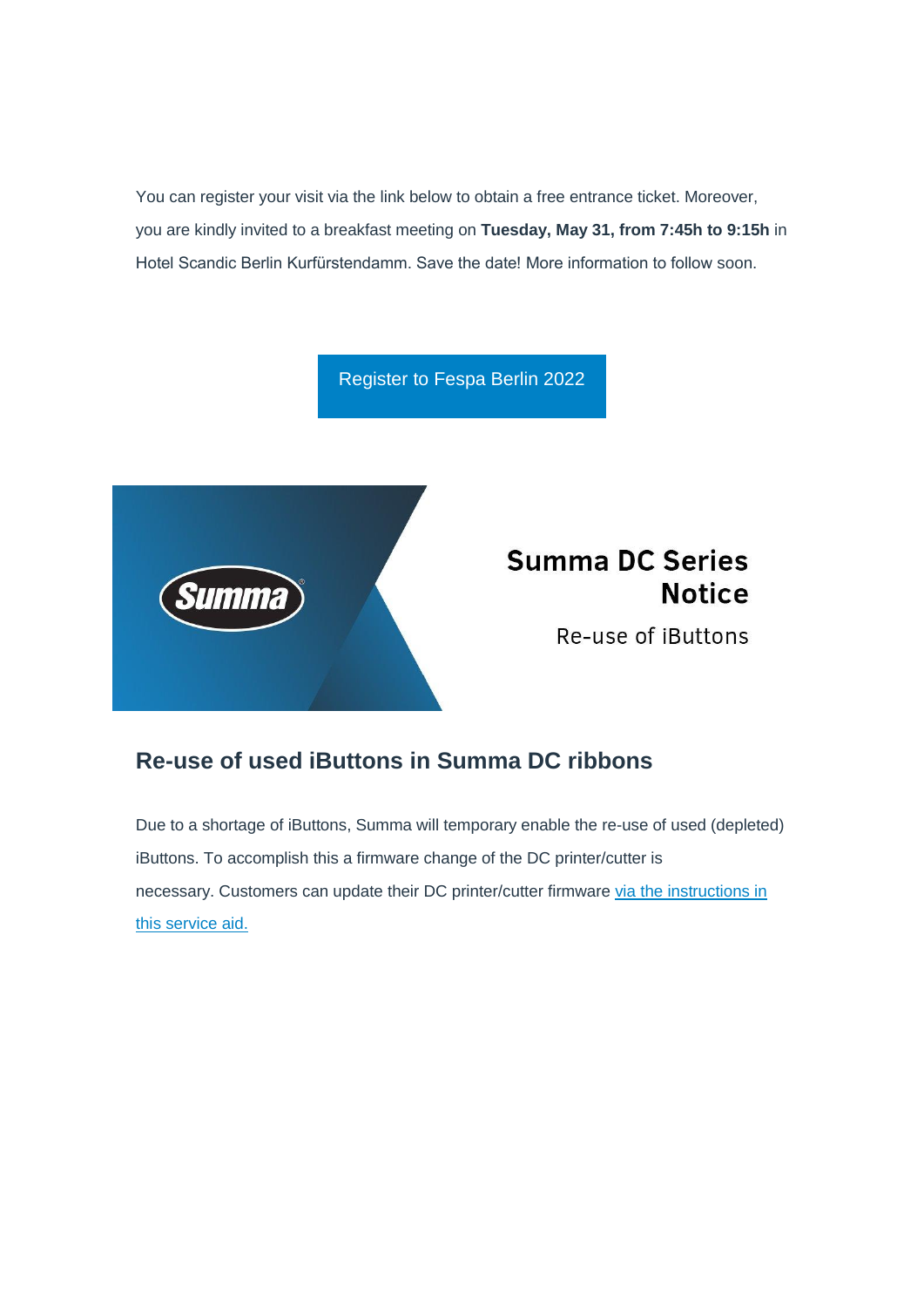

# **Summa F Series Upgrade Possibilities**

A short summary

### **F Series Upgrade Possibilities (short summary)**

To perfectly align the Summa F Series with your customers' future projects, applications and aspirations, Summa provides a wide arsenal of F Series upgrade possibilities to choose from. Then, smart upgrades and options that match perfectly with the F Series hardware and software will undoubtedly enhance the performance and efficiency of the F Series' user workflow.

[Download info document](https://c-v4204.na1.hubspotlinks.com/Ctc/W2+113/c-v4204/MW9r5NQgj09N8M_CrySQQpGW4bWRWk4JCX_FN20xtwL3lScZV1-WJV7CgJV_W38lVyL1kL9JrW6hhWHz3fz6T5W4JFk8R2SvzPbW11kpX84GrPpcW1h8qkC6_DKVKW5twbrz5CYHmpW62yf3P4z8f-wVG6TK23WG8FfW82q1j42Q3pJwM71V5DLn6FkW5pCfsk196vk5W84Fz6F6pV2nYW4b_JYj7Yz7ZZW5hy9dP8mqBR9N2ptpBmSQzJwW8TVhLK5hv7W2W7KTbss6r_4LlVJ09Kj4fMMq_W4yzjr252wHgZW5rzX-m2wJ3dZW20r_cK4W8SR9W5P2Jc55Cw9kbW3Fq90y3gmmFMW9jlbkQ8gCDnxW8qFsWx2yP0h4M-q7tVzFxZpW411Xlq2sKHtNW8tLqbq3z6lvrW4nZ7NL8rbdkWW3r-HPc8vHhr43fZ01)

#### **Other**

- [F Series upgrade possibilities in a nutshell](https://c-v4204.na1.hubspotlinks.com/Ctc/W2+113/c-v4204/MW9r5NQgj09N8M_CrySQQpGW4bWRWk4JCX_FN20xtwL3lScZV1-WJV7CgZKtN5XPcGPFwTy-W5VsWy68rvCpCW1bZN0q3MqWzvW8m__wm217gWhW9dpPlt37vBf8W8cyXPp7ttlYsW7MZBlF20nK_1W7Trps17FG7F4N5BG4l57wWvsW60CJF76JHFXsW1Byz747TzH-0W1XKlYH2TNbMKW5jkWZt8ppryLV4211N7VnSQhW2wD2Nk9jt4rnV76W952Sz8B0W3-LsHr6q0FTJW3Y0hGc730WDcW7h1w199gg8HdVW-qsy1vcdChVvw7kw4Ts_XdW6_Fdfw6KBhjJVjFxCk3fp_kfW44wnw58T45HxW6Zh48k4k0TnwW7wBH9K3SnGhTN7Qlk6Lhb1K-W84wRBF6vx4LbW7ymfX16dx4lwW3TWVMR3-Mgc534ft1) (blog)
- [Welcome to Fespa in Berlin \(blog\)](https://c-v4204.na1.hubspotlinks.com/Ctc/W2+113/c-v4204/MW9r5NQgj09N8M_CrySQQpGW4bWRWk4JCX_FN20xttZ5knJmV3Zsc37CgXpBW6k1scJ7Kd86sW4LHV2S89x1bzW3DJLXf5vpSs0W2CW2bt5qwzH9W1mrls_6cWQNsVBxvrR7hBnVRW2STpNp7zQyBfW23lHjB36NF8kW33WLxD1fV_vQW7QsVRD13sP_HW7wQQxy7X2LxBW90bght1nn2g2W75pMvN7gRhvbW912YvB7ByTl7W3PXCMr90L2l3W7bCNQM4Nc5BlW1PfFT29f2QFGW25mWWv1L6D4tW9hS7lp7hLh9YVDBFnW4N_kkbW5hqf851N76WfW4wR9fx2YFj9pW30ZKZ95Yc0QVW2Y1nKh27YHPfW43zkSz23MPFmN3r0PgwQ3CgGW2wVL0p48R2CbW3Fw_3R4zzzxmW7JTBpg3ZCRVsVpvJ9P5DfDghW1M4DSc6mSSZkW7rt7FS95PxpWW2GWPNL6V3PLXVQ7GMm71hhJY38tQ1)